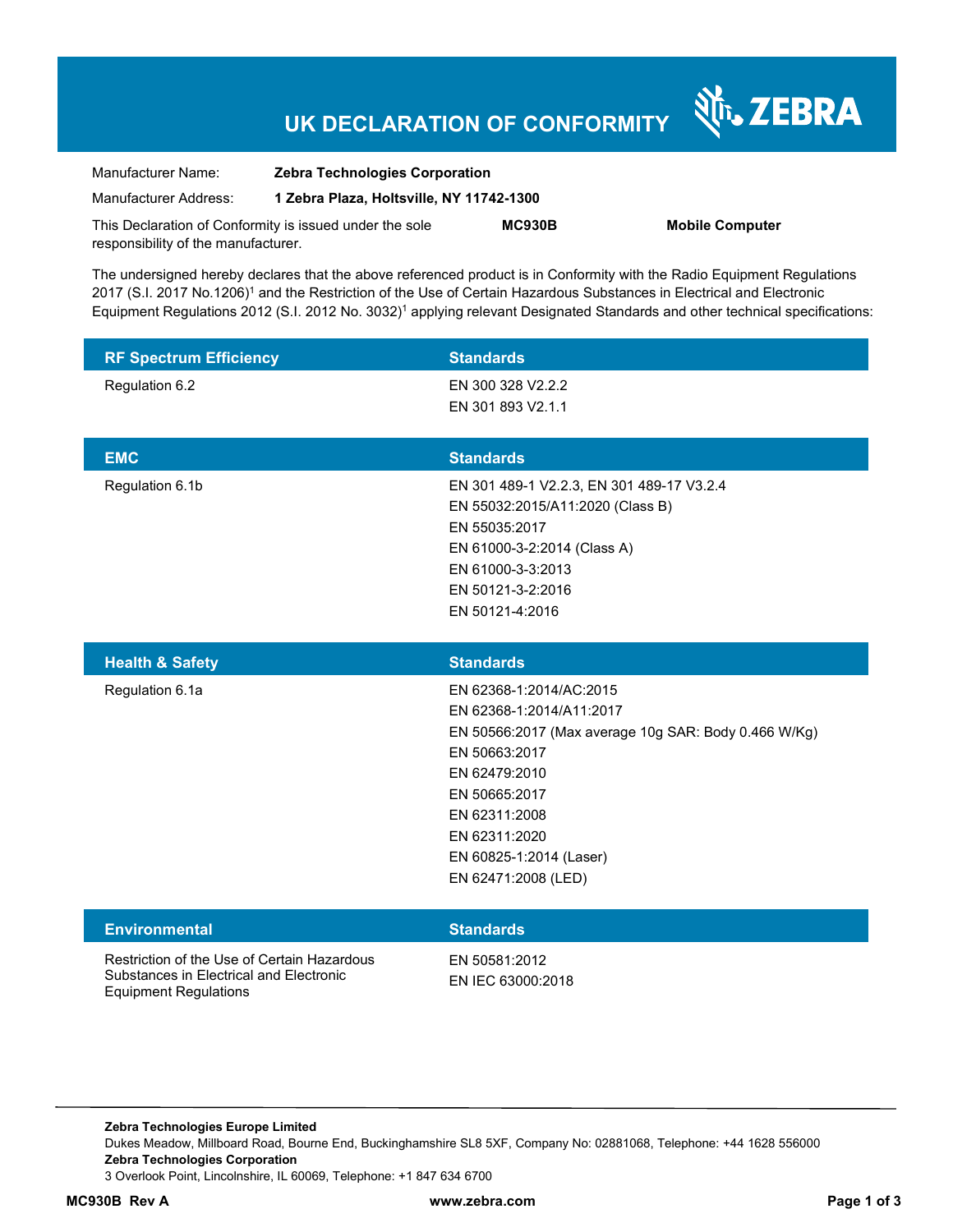# **UK DECLARATION OF CONFORMITY**



With regard to the Radio Equipment Regulations 2017 (S.I. 2017 No.1206)<sup>1</sup>, the conformity assessment procedure referred to in regulation 41(4)(a) and detailed in Schedule 2 has been followed.

 $^{\rm 1}$  As amended by applicable EU withdrawal legislation implemented at the time of issuing this declaration

#### **Signed on behalf of Zebra Technologies Corporation**

*(Signature of authorized person)* Marco Belli Rev: A Sr. Manager, Regulatory **Date: 29 March 2021** Place: Bourne End, UK